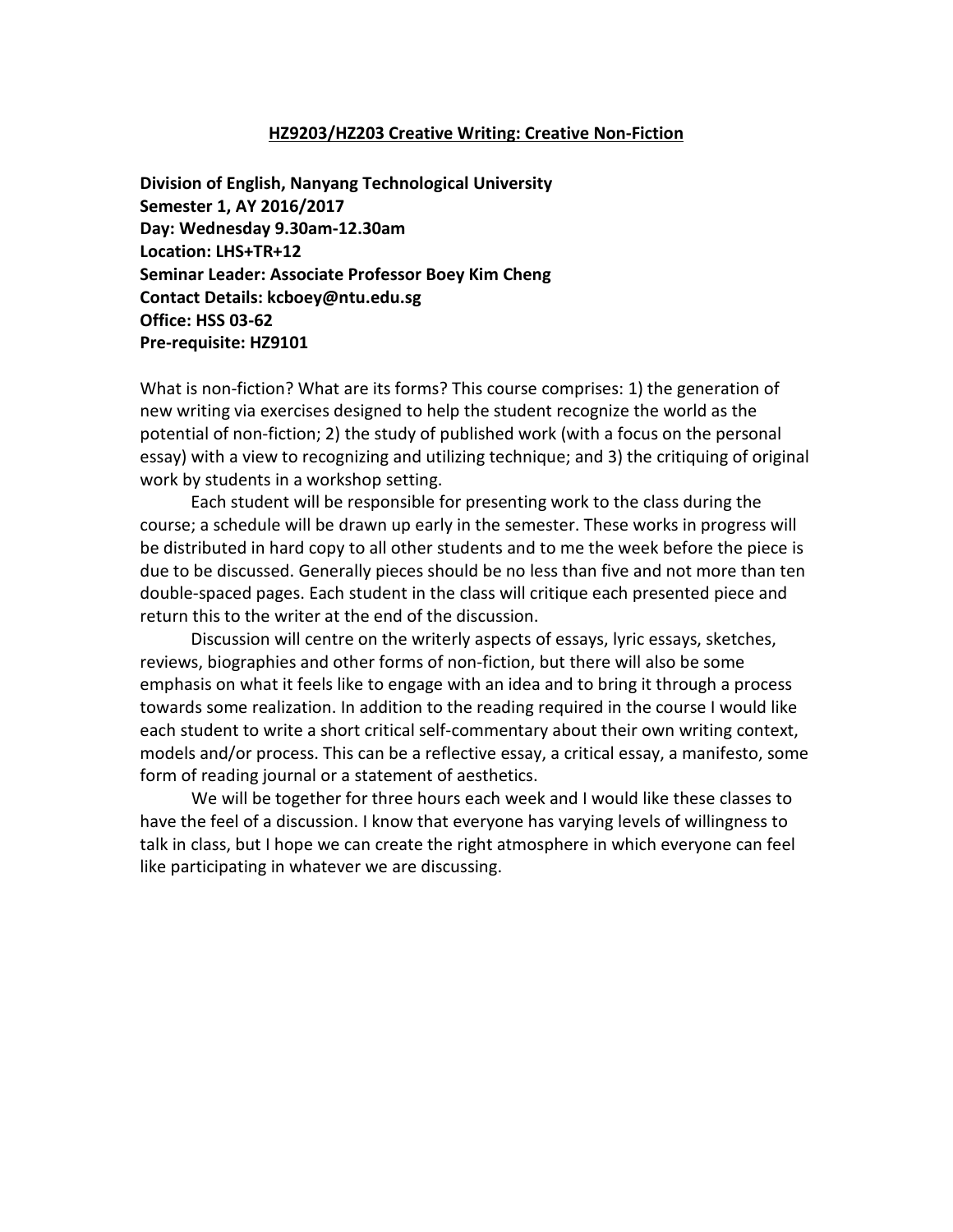# **Course Outline**

| <b>Week</b>    | Topic*                          | Readings* from The Touchstone              |
|----------------|---------------------------------|--------------------------------------------|
|                |                                 | <b>Anthology of Contemporary Creative</b>  |
|                |                                 | <b>Nonfiction</b>                          |
| $\mathbf{1}$   | <b>What is Creative</b>         | Readings: Introduction to the Touchstone   |
|                | <b>Nonfiction:</b>              | Anthology<br>by Scott Russell Sanders,     |
|                |                                 | Patricia<br>Hampl's<br>"Memory<br>and      |
|                |                                 | Imagination" (Blackboard)                  |
| $\overline{2}$ | <b>The Essay</b>                | Readings: Sara Levine's "The Essayist is   |
|                |                                 | Sorry for Your Loss" and Blackboard        |
|                |                                 | readings                                   |
| 3              | The Memoir - Self-Portrait      | Readings: Bernard Cooper's "Burl's,"       |
|                |                                 | Philip Lopate's "Portrait of My Body,"     |
|                |                                 | Mark Doty's 'Return to Sender," Sue        |
|                |                                 | William Silverman's "The Pat Boone Fan     |
|                |                                 | Club"                                      |
| 4              | The Memoir - Growing            | Readings: Tony Earley's "Somehow Form      |
|                | <b>Pains</b>                    | a Family," Lee Martin's "Sorry," Harrison  |
|                |                                 | Candelaria Fletcher's "The Beautiful City  |
|                |                                 | of Tirzah," "Adam Hochschid's "World on    |
|                |                                 | a Hilltop,"                                |
| 5              | The Memoir - Mothers and        | Readings: Dinty W. Moore's "Son of Mr      |
|                | <b>Fathers</b>                  | Green Jeans," Robin Hemley's "Reading      |
|                |                                 | History to My Mother," Janet Burroway's    |
|                |                                 | "Embalming Mom," Michael W. Cox's          |
|                |                                 | "Visitor"                                  |
| 6              | The Memoir - Running in         | Readings: David Sedaris' "Repeat After     |
|                | the Family                      | Me," Rebecca McClanahan's                  |
|                |                                 | "Interstellar," Naomi Shihab Nye "This is  |
|                |                                 | Not Who We Are," Amy Tan's "Mother         |
|                |                                 | Tongue"                                    |
| 7              | The Memoir - Turning            | Readings: Ted Kooser's "Small Rooms in     |
|                | <b>Points</b>                   | Time," Lauren Slater's "Black Swans,"      |
|                |                                 | Floyd Skloot's "A Measure of               |
|                |                                 | Acceptance," Lucy Grealy's "Mirrorings"    |
| 8              | <b>RECESS WEEK</b>              |                                            |
|                |                                 |                                            |
| 9              | <b>True Crime</b>               | Kelly Grey Carlisle's "Physical Evidence," |
|                |                                 | Charles Bowden's "Torch Song," Lia         |
|                |                                 | Purpura's "Autopsy Report," Jo Ann         |
|                |                                 | Beard's "The Fourth State of Matter"       |
| 10             | <b>Going Places, Encounters</b> | Readings: Jamaica Kincaid's "A Small       |
|                |                                 | Place," William Harrison's "Present Tense  |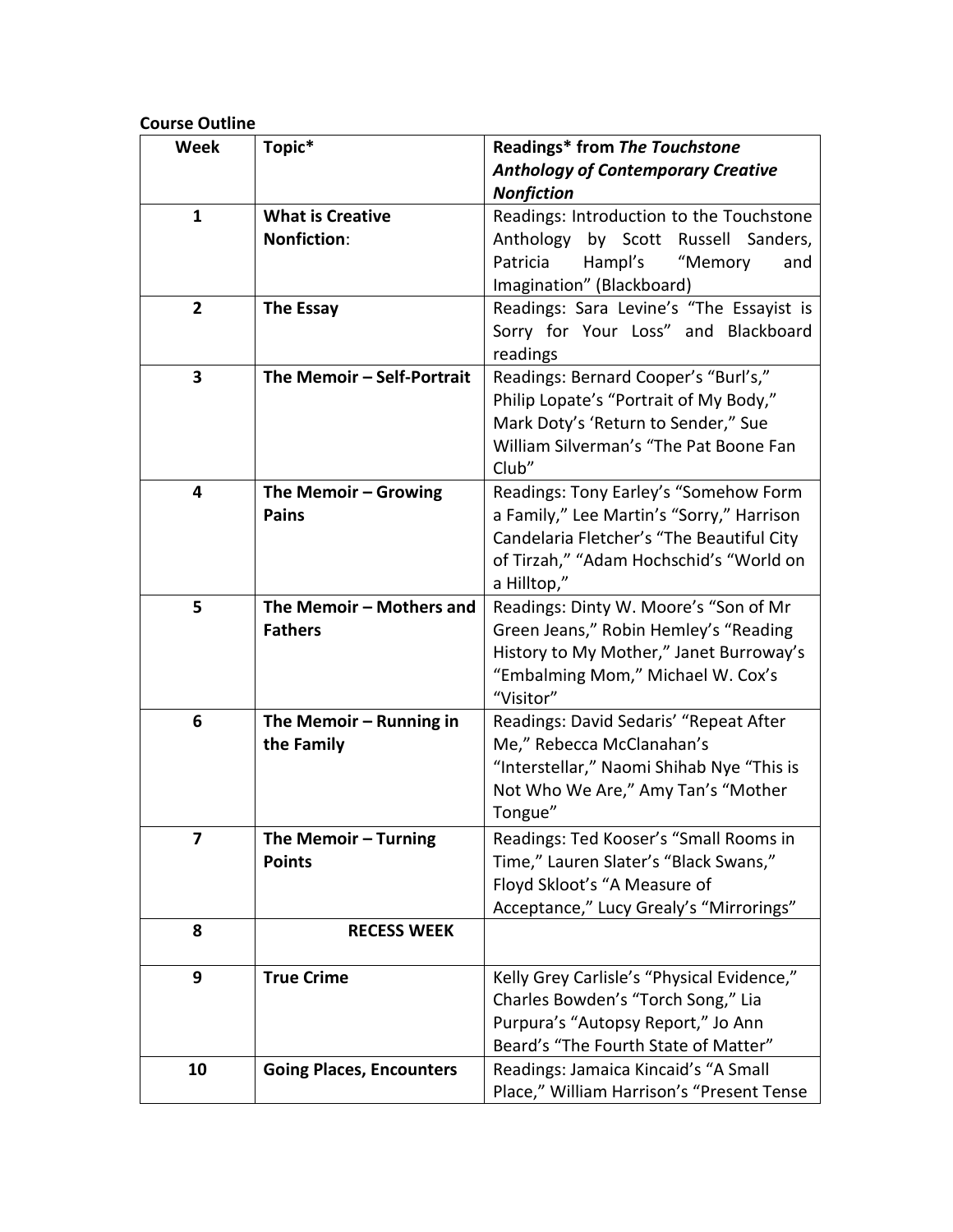|     |                                 | Africa," Barry Lopez's "Flight, Diane     |
|-----|---------------------------------|-------------------------------------------|
|     |                                 | Glancy's "Sun Dance," Richard Selzer's    |
|     |                                 | "Imelda"                                  |
| 11  | <b>Nature</b>                   | Annie Dillard's "Living Like Weasels,"    |
|     |                                 | Wendell Berry's "Getting Along with       |
|     |                                 | Nature," Barbara Kingsolver's "High Tide  |
|     |                                 | in Tucson," Bill Roorbach's "Shitdiggers, |
|     |                                 | Mudflats, and the Worm Men of Maine"      |
| 12  | <b>Tasting and Loving Words</b> | E.J. Levy's "Mastering the Art of French  |
|     |                                 | Cooking," David Foster Wallace's          |
|     |                                 | "Consider the Lobster," "Kathleen Norris' |
|     |                                 | "Celibate Passion," Cheryl Strayed's "The |
|     |                                 | Love of My Life, Brenda Miller's "The     |
|     |                                 | Date"                                     |
| 13  | <b>The Experimental Essay</b>   | Eula Biss "The Pain Scale", Anne Carson   |
|     |                                 | "The Glass Essay," Anthony Farrington's   |
|     |                                 | "Kissing," Brian Doyle's "Leap," Dinty W. |
|     |                                 | Moore's "Son of Mr Green Jeans"           |
| 14  | <b>Revision</b>                 |                                           |
|     |                                 |                                           |
| TBA |                                 | <b>Final Assessment Due</b>               |

\*Course Outline: Please note that the outline is indicative. Topics covered from week to week will vary in order and emphasis depending on the direction provided by the course participants.

# *Learning Outcome*

Students will obtain an introduction to narrative craft in non-fiction and will embark on building their own portfolios.

#### *Assessment*

Course grades will be determined by the following:

| Class participation (including peer review and presentation) |     |  |
|--------------------------------------------------------------|-----|--|
| First Creative Assignment (1000 words)                       | 20% |  |
| Critical Essay (1000 words)                                  | 20% |  |
| Final Creative Assignment (2000-2500 words)                  | 40% |  |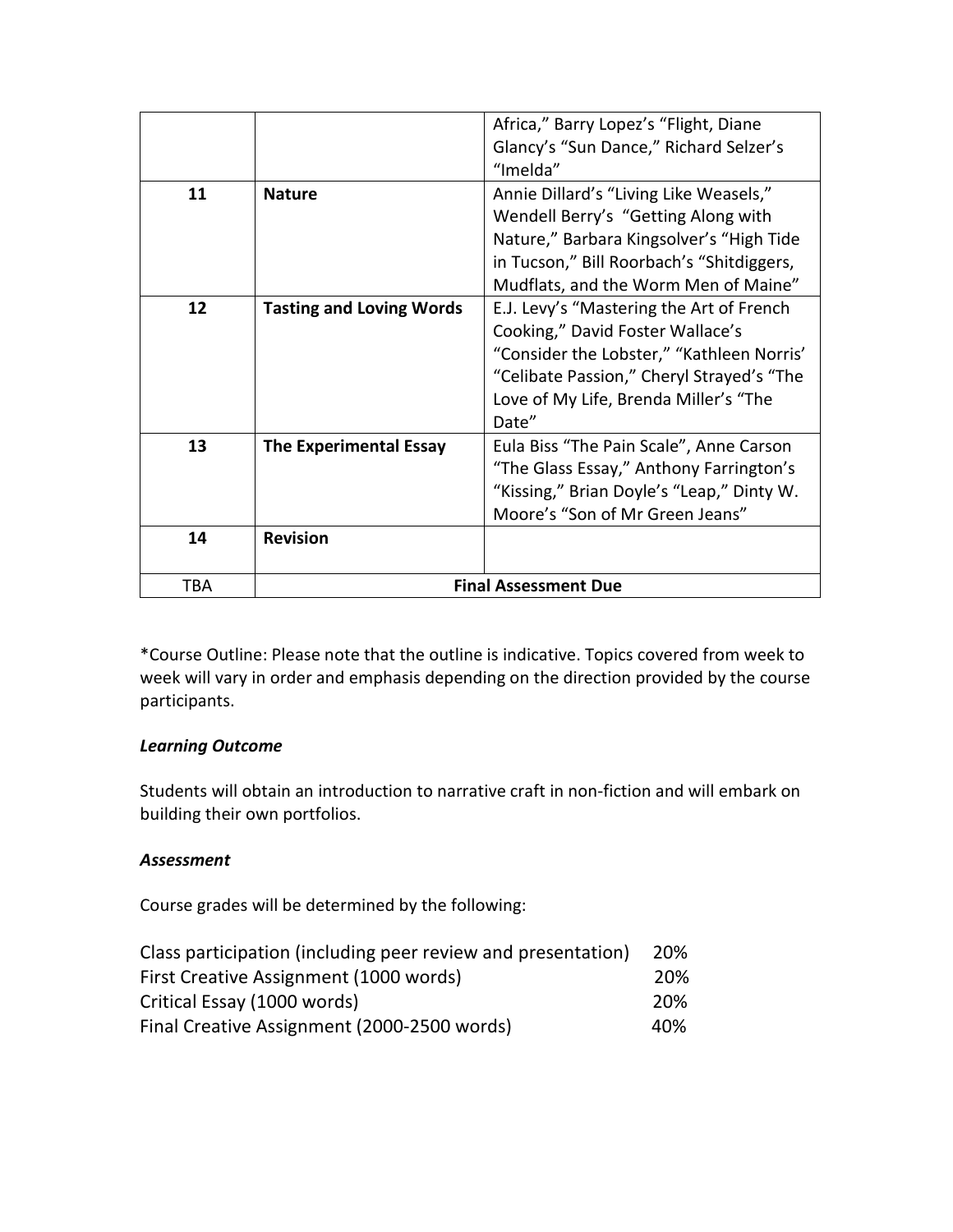#### *Required Reading*

- *Touchstone Anthology of Contemporary Creative Nonfiction, Edited by Lex* Williford and Michael Martone ISBN 9781416531746
- Additional readings posted on Blackboard

#### **SEMINAR NOTES:**

- Please be present, and please be on time. If you enter late, there's no need to apologise, but settle into the class with the minimum disruption. If you are more than 20 minutes late to class, this will count as an absence.
- Use of the Internet during class time is not allowed.
- Eating is not allowed during class time.
- Please turn your phones off in class.
- The group needs your thoughts. Your comments, questions and contributions are invited, welcome, and absolutely necessary to productive creative discussion – however basic or as-yet-unformed those thoughts may be. However, make sure you listen as well as speak, and that you respect writing time as silent time, unless otherwise advised.
- Please let your seminar leader know as soon as possible if you have any disability or other issue that requires special accommodation in class (examples: you need to sit in a special position so you can see or hear well; you need to leave your phone on in case of a family emergency; you need to leave class early to attend a medical appointment, etc.).

#### **BEYOND THE SEMINARS:**

#### **Writing time**

Your participation in this course needs to be supported by substantial time spent writing outside of class. This is necessary for basic completion of the assignments.

For those of you who wish to have creative writing (or any creative practice) as an active part of your lives in the future, success in this course will not be measured by grades, but by how effectively you set up the physical and intellectual habits of writing, reading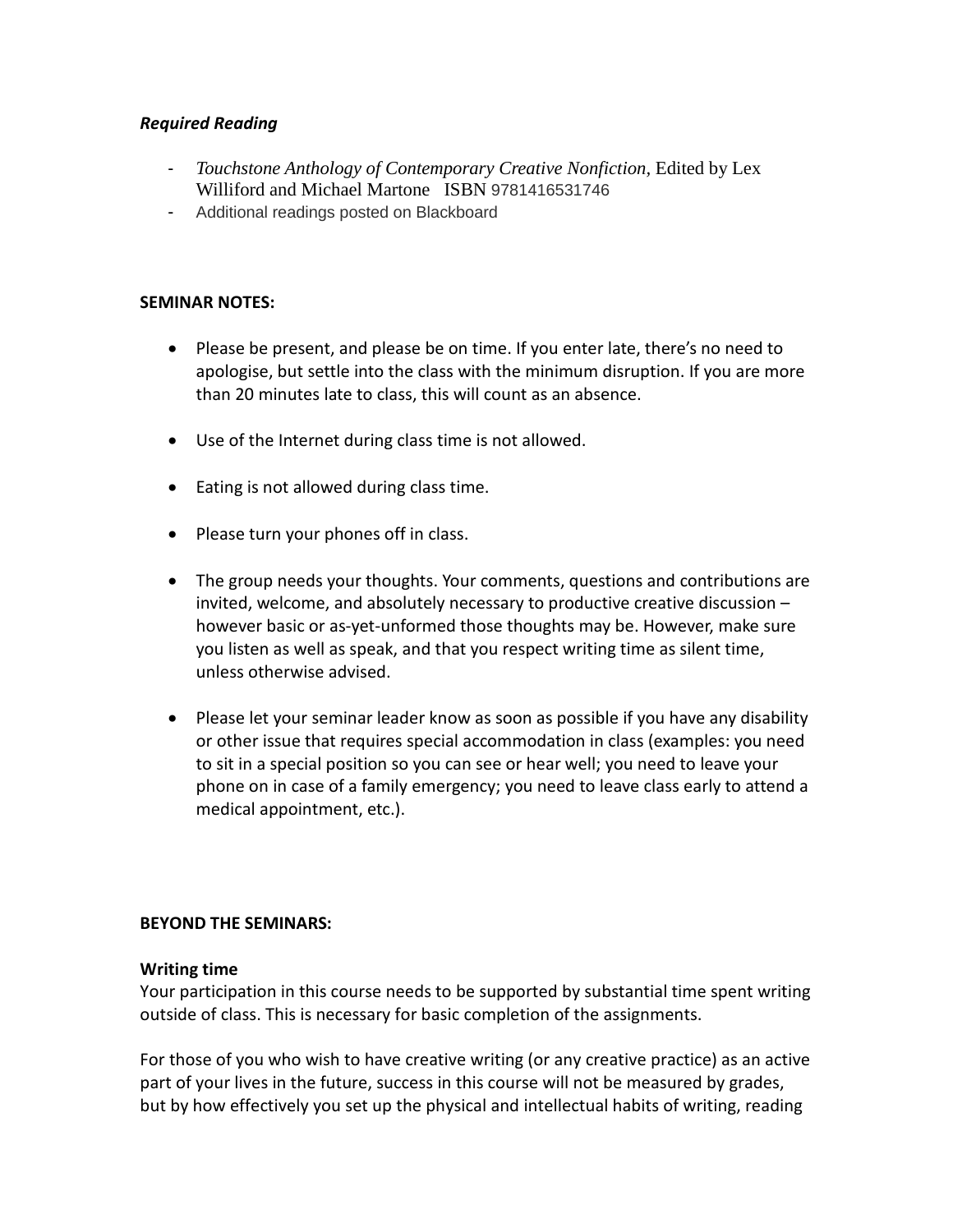and engaging with new ideas. Dedication to these habits will show results in your grades, but also in the richness of your writing, and in the quality of your broader life experience. Please make the most of this rare opportunity.

#### **Writing sources**

Language is shared; texts always bear the traces of the texts that surround and precede them. You are encouraged to make conscious and creative use of source texts of many kinds and in many ways. You might, for example, re-situate in a poem the fragments of a conversation you've overheard, or use the narrative structure of a song you know as the basis for a story. Be aware of (and avoid) the problems of plagiarism, but also partake of the great storehouse of language around you. You can use a writing journal as a place to collect source material if you wish, or keep other notebooks.

### **Revision**

Even though publishing writers occasionally (very occasionally) write work that achieves all its aims on the first draft, this is not a skill that can be learned in a semester. More often published work has gone through many phases of revision – and learning to revise is central to the aims of this class. Keep early drafts of your work, and take risks as you make new versions. Not everything you try will work, but if you are only willing to change the odd word or punctuation mark, you will miss at least half of the adventure of writing.

# *ASSESSMENT NOTES***:**

- For the purposes of participation assessment, any unexcused lateness beyond 20 minutes of class start time will be marked as an absence.
- Please contact your lecturer immediately if you think you will have difficulty completing any of the requirements or submitting your work on time. Extensions are only granted in exceptional circumstances (for example, for medical reasons or in cases of family emergency), and documentation is required. However, support or resources may also be available to help you manage more minor difficulties, so please don't hesitate to contact me for an appointment to discuss anything that comes up.
- Late assignment submissions will be penalized by three percentage points per day. No work will be accepted more than seven days after the due date, unless an extension has been pre-arranged.
- Assignments should be printed in a plain, legible 12 or 14 point font, except where your creative intentions demand otherwise.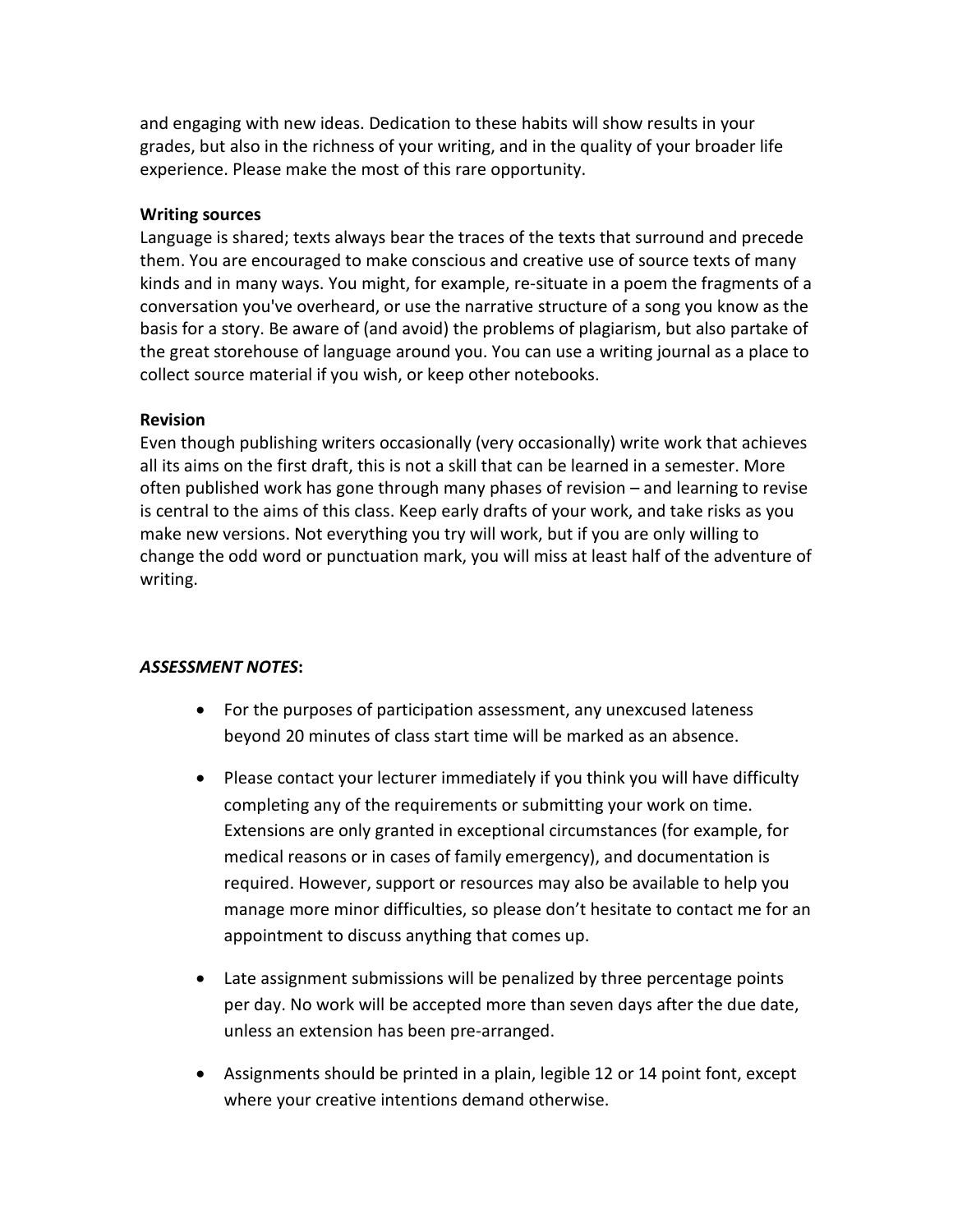- Please detach the assignment assessment sheet from this syllabus and attach it to the front of each assignment.
- Fiction assignments should be 1.5x or 2x spaced.
- Please include a word count at the end of each assignment.
- Assignments should be stapled, or secured in a closed manila folder. Please do not submit your work in clear-files.
- Assignments should be submitted to your seminar leader's assignment box at the English Division office.

### **APPENDIX 1: Workshop Learning Agreement and Feedback Guide**

Workshops are an integral part of any creative writing class. At least twice during the semester you will present written work to your colleagues for discussion and critique. Use this workshop time to help you prepare for assessment. A schedule of allocated dates for these workshops will be drawn up within the first few classes. If you forget to bring in work to class, you will be responsible for distributing this work by email. Ensure you have your class's email addresses at the start of the semester.

#### **Learning Agreement**

The purpose of creative writing workshops is not only to provide your work with an audience, though this is important. It is always useful to test the success of your writing on a community of readers in order to gain an idea of what works (what communicates or "carries") and what doesn't. You can then think about *why* some things succeed and others don't. This process of workshop-generated reflection is key to good revision and to informing the critical self-commentaries that form part of all assessed assignments.

But there is more to it than that. In submitting your work for discussion you are providing us – the group – with an opportunity to think about some of the key issues in creating stories, poems, novels, and scripts. These issues may be technical, ethical, perceptual, philosophical… And it isn't just you – the author – who benefits. In analysing your work, we are all pressed in to thinking about the issues your work raises.

The workshop provides us all with an opportunity to learn, regardless of whose writing is under discussion. For this reason it is crucial that you participate in every session. Your participation will benefit you as much as the person whose work is being discussed.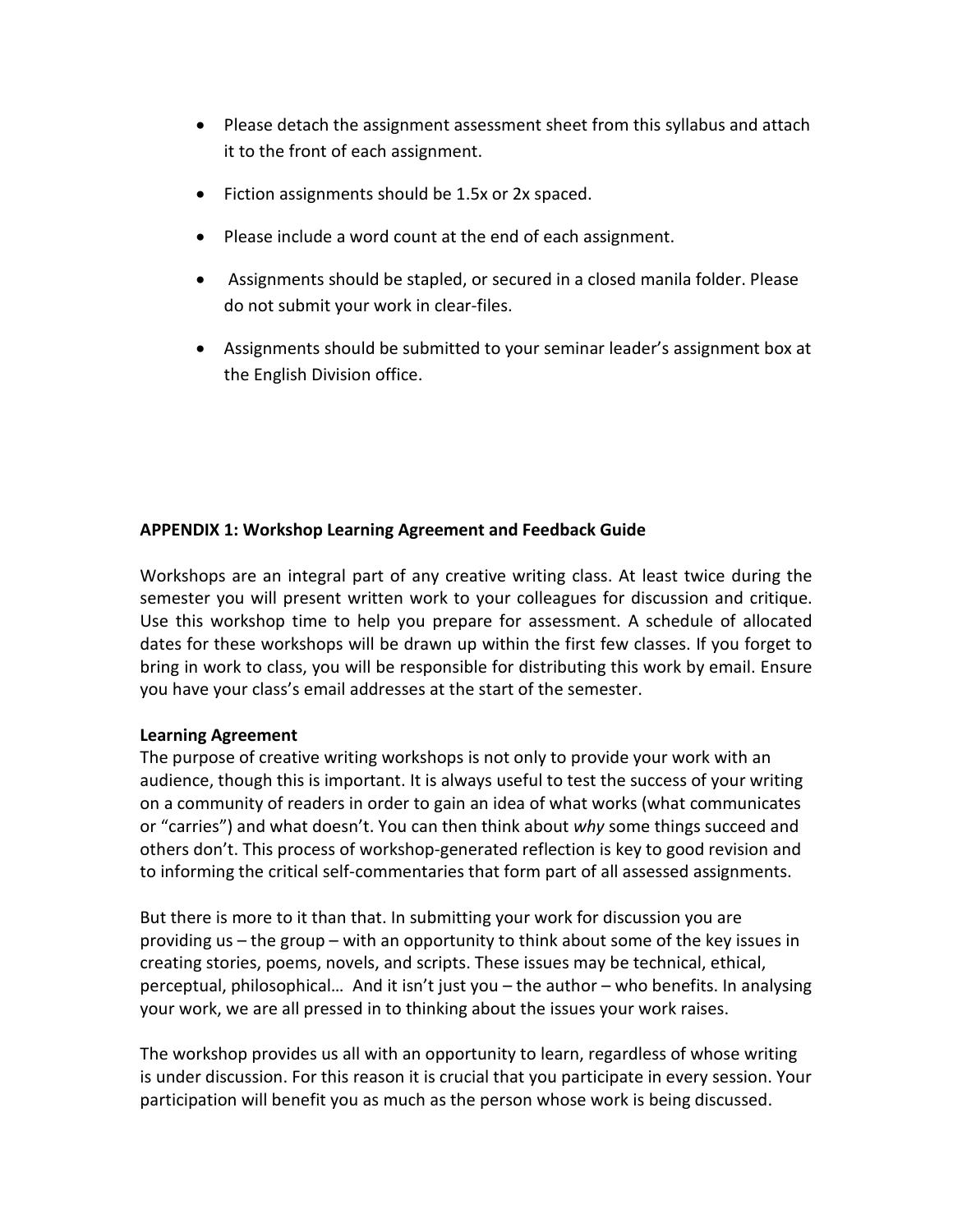Although undertaking studies in creative writing demonstrates willingness to engage in the workshop process, not everyone enjoys having their work discussed, let alone dissected; not everyone feels comfortable in the spotlight. It *can* be a trying experience. It can also seem quite at odds with the day-to-day reality of writing, which usually involves silence and solitude. Even those of us who do feel at ease may struggle to cope with certain kinds – and levels – of criticism. It is therefore important that your criticism be constructive.

In order for your criticism to be constructive, you should endeavor to identify and praise what does succeed before you go on to talk about what might not. And in discussing what works less well, you should try always to think about solutions, remedies, the ways in which a difficulty might be resolved. What is the problem exactly? How do you think it might be fixed? Bear in mind that the improvement of technique and structure – insofar as these can be separated from theme and from one's personal philosophy – is our primary focus.

Needless to say, whatever your feelings about the writer, it is the work you should be focused upon. The workshop is not a place to air personal grievances and the work itself should never become a pretext for other kinds of criticism. This guideline for conduct should, naturally, apply to correspondence outside the classroom as well. Moreover, the confidentiality of someone else's written work must be respected; that which is meant for discussion in the workshop should not be shared elsewhere.

# **Feedback guide**

The writing workshop is an opportunity for you to share your creative writing in progress with the group, but also an opportunity for you to aid in the development of others' work. There are a few guidelines for giving and receiving feedback which will make the sessions as productive and useful as possible, so please bear them in mind. Refer to this list if you get stuck when giving feedback.

# **Giving Feedback:**

- Give an overall response at the end that is positive and supportive and balances criticism with praise. Think 'critical sandwich' – a positive comment, followed by a more critical, questioning comment, followed by another positive comment.
- Everyone is expected to contribute in class, bear in mind the above when making comments in class.
- Avoid psycho-analysing the writer, assuming their work is biographical, or giving comments that are personal in any way.
- It is useful to write comments or mark/underline your copy, then give this copy to the person presenting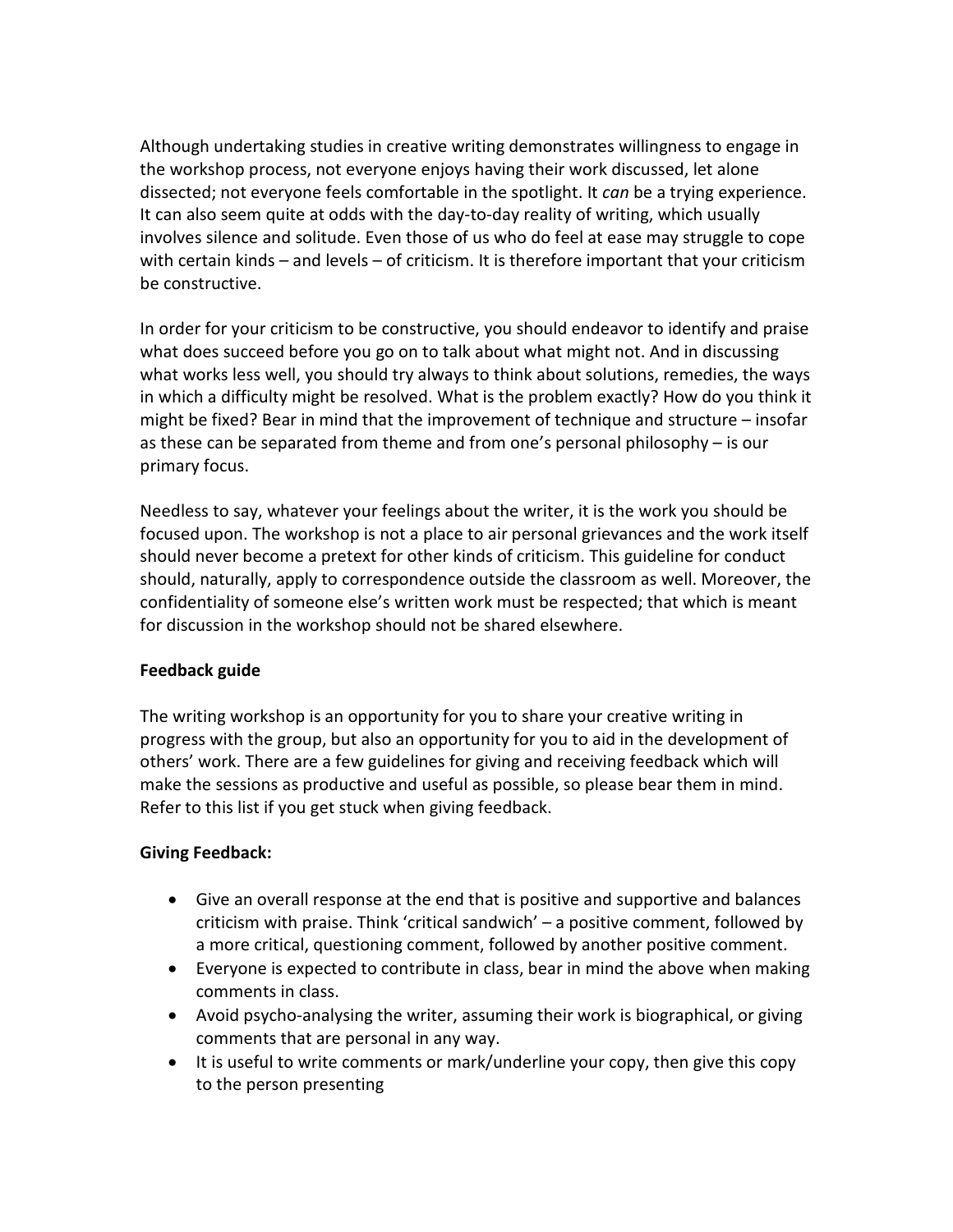### **Things to consider when giving feedback:**

#### **Initial impressions:**

- What's your 'gut feeling' about the piece, what first impressions do you have?
- When you have read it, what remains, are there certain images or ideas that linger in your consciousness?
- What are the most significant aspects of the piece?
- What were the strongest images or ideas?
- Did it feel fresh, original or distinctive?
- Was it hard to put down?
- What are its strong points? Its weaker areas?
- Does it feel complete?
- Are you left with a sense of satisfying mystery, or confusion?
- What do you think the piece is about?
- Did the piece provoke thought?
- Does the piece feel complete, rounded, or like a fragment?

After the initial impressions, you need to focus on more technical areas:

- Does the piece locate the reader?
- Do you know whose point of view the piece is written from? Is this the right choice for the story?
- What is the narrative voice like distinctive and clear, or confusing or vague?
- Is the setting well-evoked? Is it appropriate for the story?
- Does it begin well, or could it lose its first paragraph?
- Does it end well, or could it lose its last paragraph? Is the ending resonant, leaving you thinking about the story? Is it satisfying? Does it 'tie' everything up too well, or does it leave frustrating questions?
- Does the writer ask the reader to connect emotionally and physically?
- Does the writer make good use of silence and absence, as well as description?
- Are the characters convincing? Do they have complexity, motivation and feel like real people, or are they stereotyped and one-dimensional?
- Are character actions plausible and interesting?
- Are there too many characters?
- $\bullet$  Is the dialogue effective?  $-$  do voices feel distinctive from one another, as though they belong to characters? Does the dialogue 'do' anything in terms of moving the plot along? It's worth checking the dialogue to see that it does at least 2 things, e.g. forward the plot, illustrate motivation.
- Use of metaphor and simile are these clichéd, or do they feel fresh and appropriate, or are they too oblique?
- Is there a good use of the senses, or do certain senses dominate?
- Is the piece overwritten too much density of description?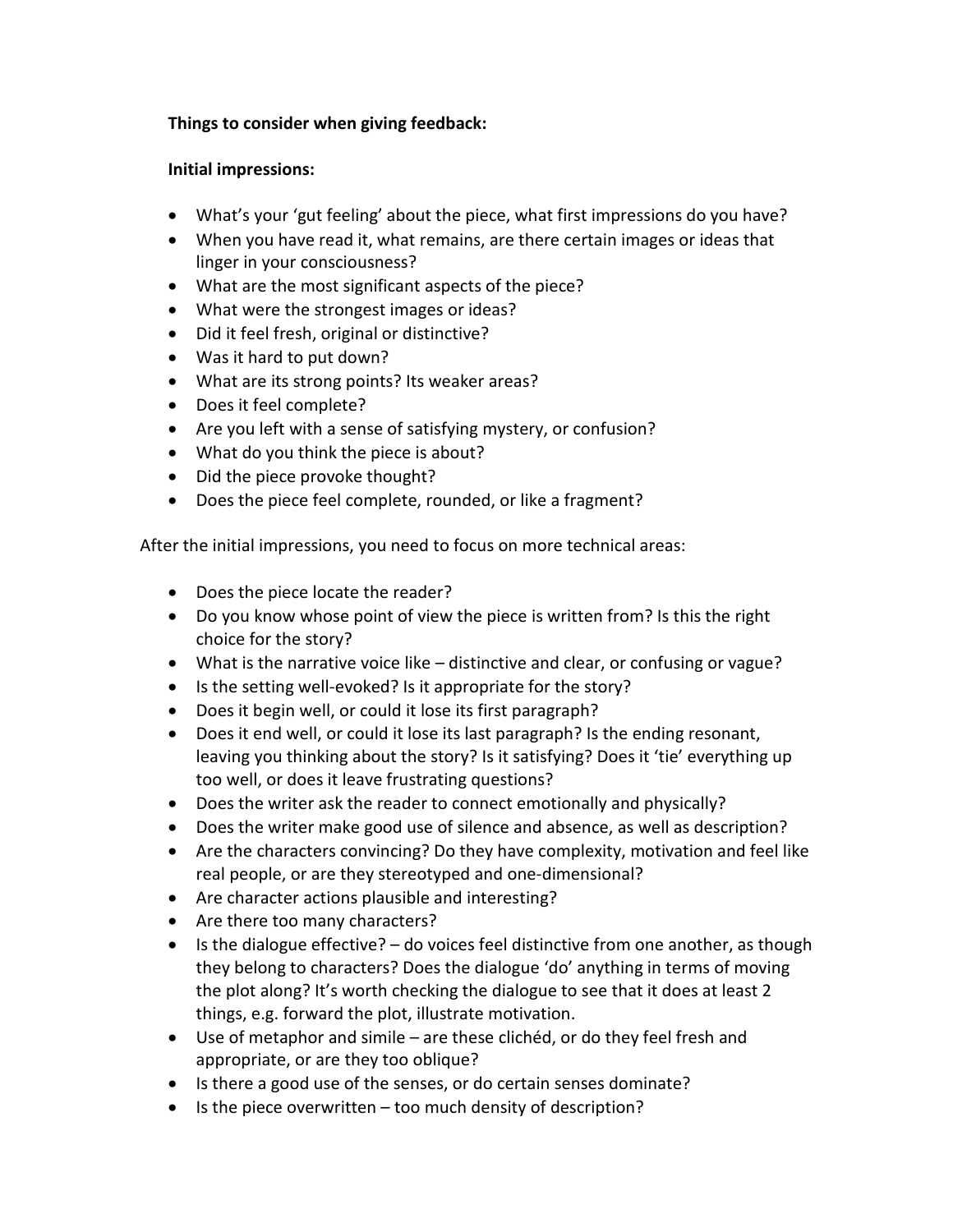- Are there moments of particularity and specificity, or moments of generalisation? Are these appropriate?
- Does the piece have a sense of rhythm?
- Is it well-paced?
- Does the piece use the same 'mode' too much (dialogue, description, action) or switch between them appropriately to inject energy?
- What is the form of the piece, how does this work with its content?
- Think about overall structure is it coherent? How does the piece handle forward and backward movement in time?
- Does the piece give away too much or too little how does it ask the reader to participate?

**Please make sure you read all the work that is due to be workshopped that week, make notes on the work to help you participate in discussion, and bring your copies of the work back to class.** 

### **Receiving Feedback**

- Remember you are in the privileged position of having a cross-section of your potential readership spending lots of time looking at your work in detail.
- During feedback in class it's useful to stay silent for the initial feedback. This avoids leading the reader towards a particular interpretation of your work, and means you will get an outside view of your writing.
- Be open to feedback and see it as a positive way to improve and develop your work.
- Don't take more critical comments personally, instead think constructively about how you can use that information to improve your work.

# **APPENDIX 2: HSS English Division: Definition and Penalties for Plagiarism**

# **Definition**

Plagiarism (from the Latin word for 'kidnapper') is the deliberate or accidental presentation of someone else's ideas or words as your own. This includes:

• The unacknowledged use of words, images, diagrams, graphs, or ideas derived from any source such as books, journals, magazines, the visual media, and the internet. Note: cutting and pasting words from the internet into your own essay, even if you reword them, is still plagiarism.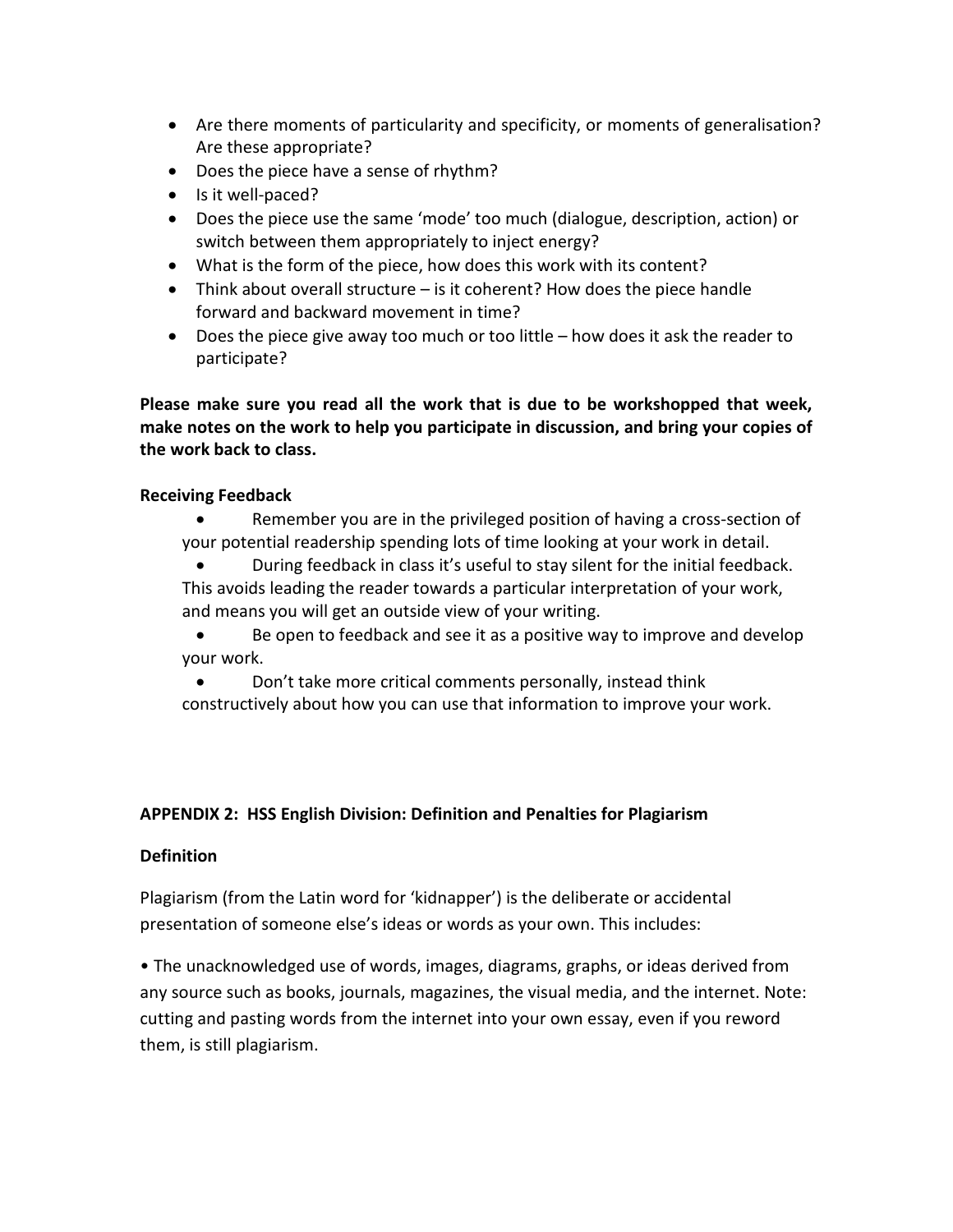• Copying the work of a fellow student, having another student write one's assignments, or allowing another student to borrow one's work.

• Buying and/or copying essays, assignments, projects etc from the internet or any other source and handing them in as your own.

Please bear in mind that your lecturers know the subject and have read widely. They therefore can spot unreferenced quotations, and can tell the difference between university level writing and that of published scholars.

#### **Penalties**

• If a first year student is caught plagiarizing, and it is the student's first offense, the student will have the opportunity to rewrite the paper with one grade reduction.

• After the first year of studies, it is expected that a student thoroughly understands the implications of plagiarism. Thus, after the first year, or if a student is caught plagiarizing a second time, the student will receive an F for the assignment.

# **Why plagiarism is academically dishonest**

• The unacknowledged borrowing of another's work is theft.

• Independent and creative thinking, as well as intellectual responsibility, are fundamental to a humanities education, and cannot be developed if one simply borrows the work of another.

# **How to avoid academic dishonesty**

# *Plagiarism*

• If you use an author's exact words, you must put them in quotation marks. If you paraphrase another's ideas, you again must indicate the source to your reader.

- Facts and statistics that are not "common knowledge" must be referenced.
- Be sure to use the method of citation recommended by your professor.
- If in doubt, it is always best to reference your material.

• Remember that your lecturer wants to see your ideas and interpretations. Avoid excessively quoting secondary sources and show your reader your thinking.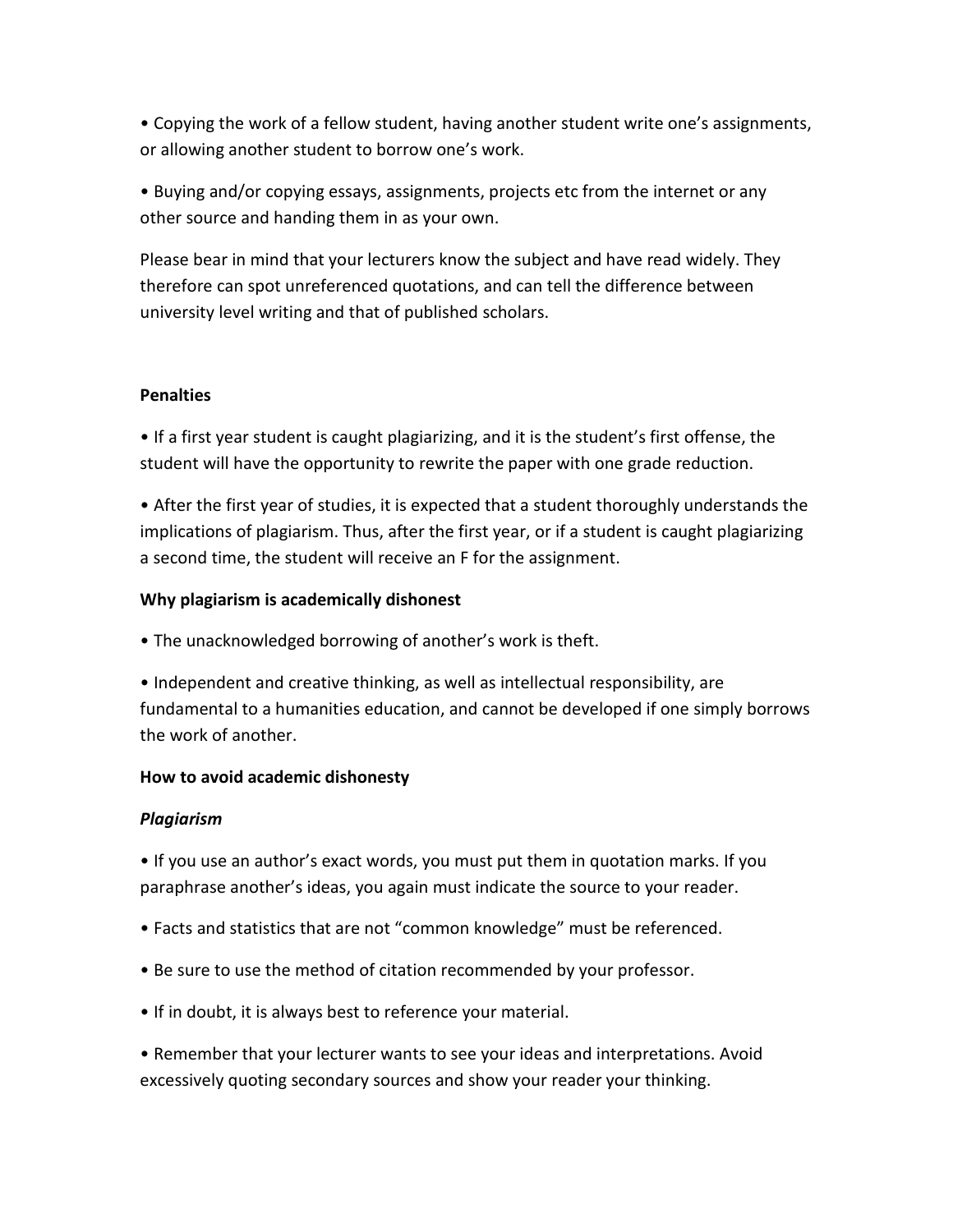### *Collusion and complicity*

• Ask your lecturer if you are allowed to work on assignments in groups.

• Get the approval of your professor if you want to hand in material that you have already submitted for another course.

- Do not allow students to copy your work (including work from previous semesters).
- Follow the examination rules set out by the university.

If you still have questions, please ask your professors, or consult the website: http://www.plagiarism.org.

Sources for this document:

The Little, Brown Essential Handbook. Ed. Jane E. Aaron. New York: Pearson Longman, 2006.

### **ADDITIONAL NOTES FOR CREATIVE WRITERS:**

The conventions for acknowledgement in creative writing are somewhat different to those for acknowledgement in academic writing, but NO form of intellectual dishonesty is acceptable. It is acceptable to appropriate material from source texts, AS LONG AS your use of these texts is acknowledged, is within reason, and demonstrates substantial independent and creative thinking of your own.

There are a number of ways to acknowledge the use of source texts in creative writing, and these vary according to your stylistic imperatives, the level of dependence on the source text and the level of familiarity your audience is likely to have with the source text. For the purposes of this course, you need not always use quotation marks for quoted material if this interferes with your stylistic imperatives (they may be intrusive in a poem, for example). You MUST, however, acknowledge any source texts you use through reference integrated into the work itself, through footnotes or through endnotes. Do not "borrow" work from friends, books, the internet, song lyrics or any other source without acknowledgement, as this counts as plagiarism.

# **APPENDIX 3: Critical Self-Commentary Guide**

All creative work relies to some extent on instinct. As a writer you need a feel for the rhythms and textures of the language, for the shape of a phrase, the weight of a word.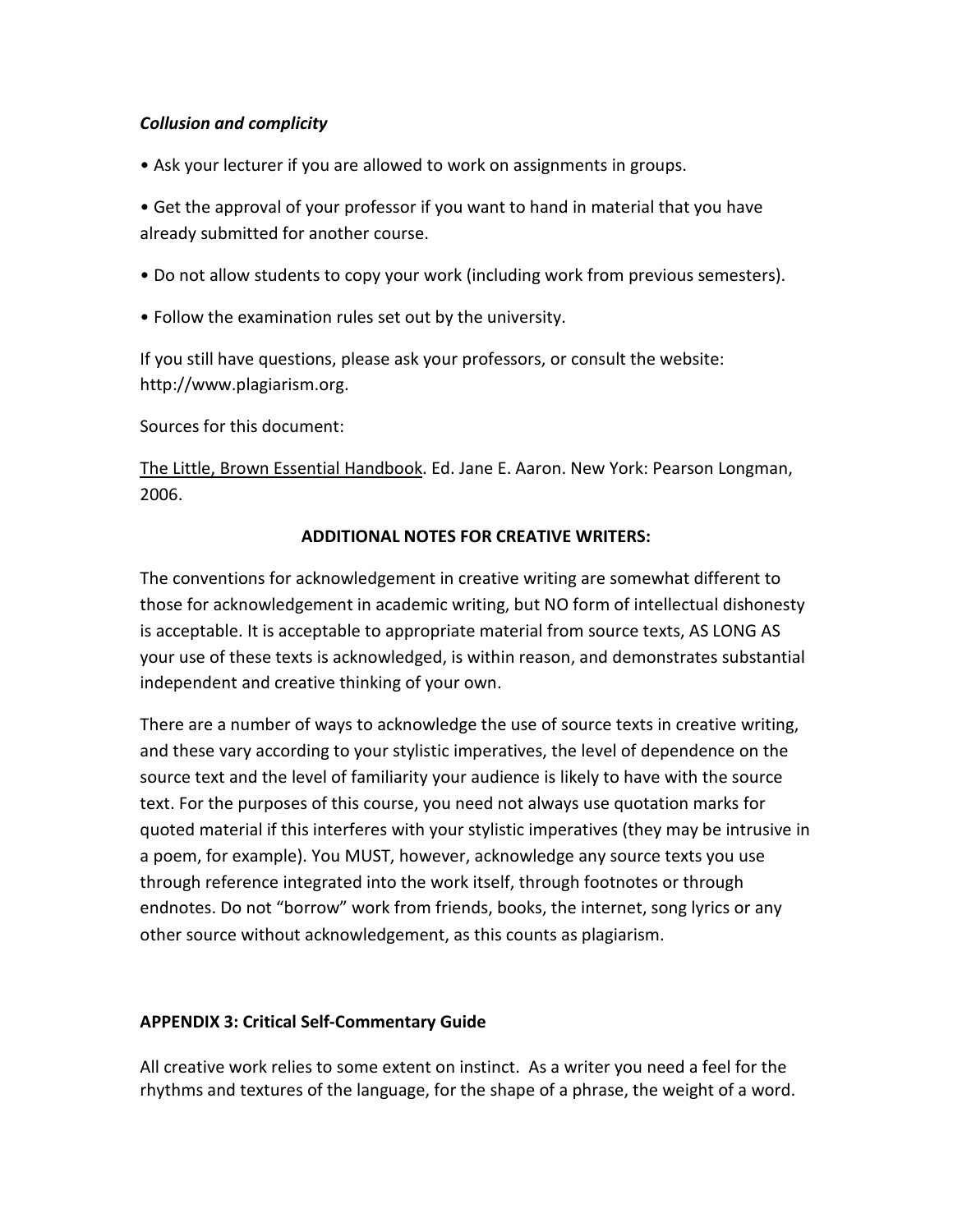You need to be responsive to the promptings of your imagination. You need to be sensitive to the subtleties of human behaviour.

Instinct, however, will only take you so far. You also require a sound understanding of the conventions of writing. You need a solid grasp of the techniques for creating stories. You need to be capable of careful redrafting and editing, and you need to be attuned to other writing and how you might learn from it: every good writer is first of all a good reader.

In other words, the process of writing is both instinctual and highly self-aware. For this reason all our creative writing courses carry some element of critical self-commentary.

The purpose of the self-commentary is to provide you with an opportunity to consider your own creative processes. Here you might account for the ways in which your reading has influenced or guided your writing, in terms of both theme and technique. You might comment on the technical difficulties you have encountered and the strategies you have employed to overcome them. You might attempt to place your creative work in the context of your wider critical studies.

Among the questions you might seek to answer in your self-commentary are these: How are you a writer of a particular cultural/historical context? What problems did you run into, and what steps did you take to overcome them? What techniques have you learned from other writers? What were your thoughts at each stage of composition, and what gains did you make in the process of redrafting? What insights did you gain *as a writer* from your reading? And what do you think you have learnt in producing this work, both as a writer and as a reader of other writings?

To help guide your reflections it might be useful to keep a writer's journal over the course of the semester. Here you can chart the journey you make from conception to completion. You can divide the process of composition into stages and make notes on each stage. You can analyse the issues that arise, and set down your anxieties, and explore some potential solutions. You can register your responses to class exercises and workshops. You can keep a detailed log of your reading.

Such a journal would not be submitted for assessment. However, you could draw upon it when writing your self-commentary. You could quote from it directly.

When you submit work for assessment I do not expect you to demonstrate your progress by including earlier drafts of your poems or stories. You may however quote from these earlier drafts in your self-commentary, giving a considered account of how your writing has developed.

What I am looking for is self-awareness, an ability to comment in a writerly way on your writerly processes and perhaps make a literary-theoretical critique of the end product.